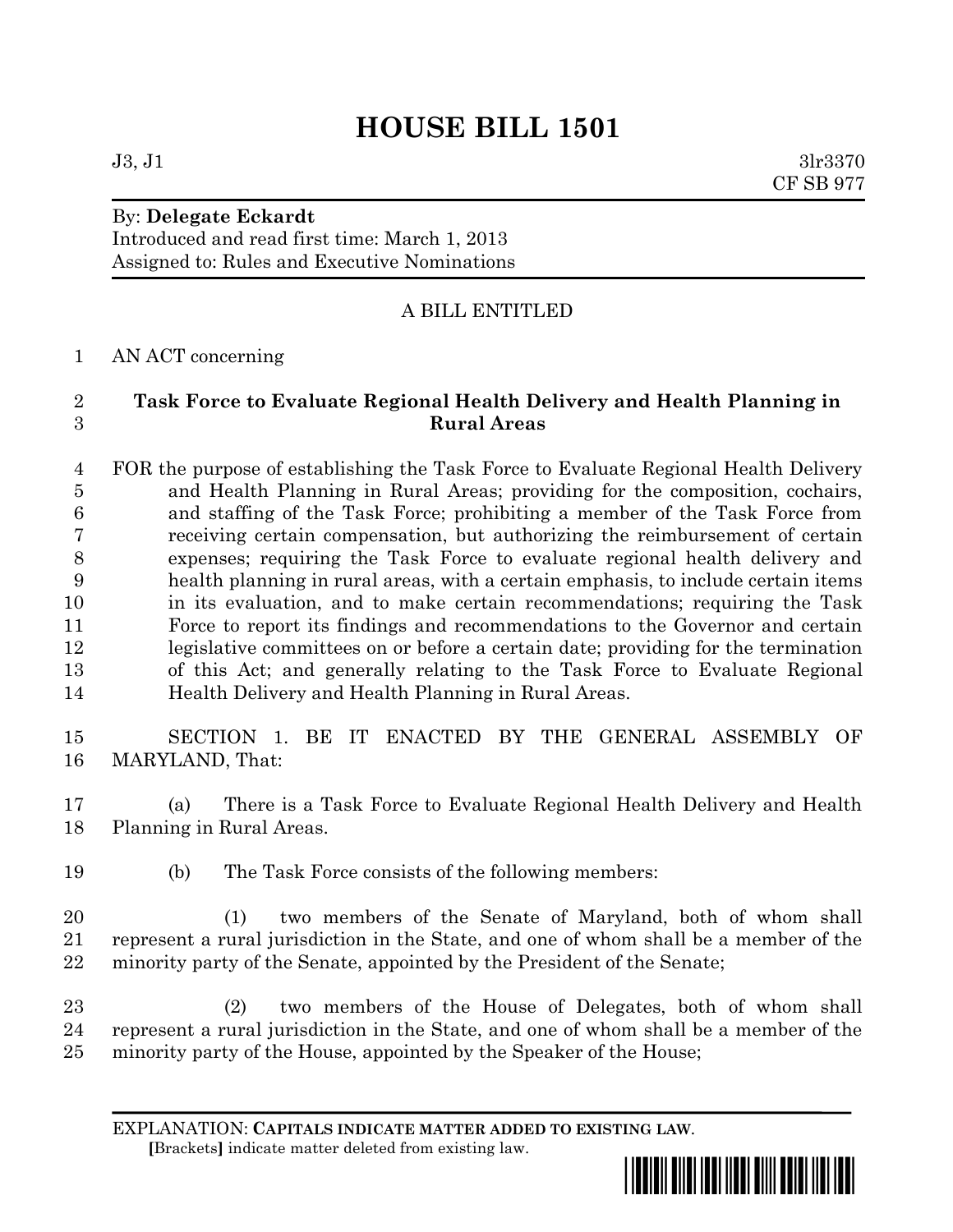|                                    | $\sqrt{2}$<br><b>HOUSE BILL 1501</b>                                                                                                                                                                                                                                   |      |                                                                                                                                                                                                                                      |  |
|------------------------------------|------------------------------------------------------------------------------------------------------------------------------------------------------------------------------------------------------------------------------------------------------------------------|------|--------------------------------------------------------------------------------------------------------------------------------------------------------------------------------------------------------------------------------------|--|
| $\mathbf{1}$<br>$\sqrt{2}$         | designee;                                                                                                                                                                                                                                                              | (3)  | the Secretary of Health and Mental Hygiene, or the Secretary's                                                                                                                                                                       |  |
| $\boldsymbol{3}$<br>$\overline{4}$ |                                                                                                                                                                                                                                                                        | (4)  | the Executive Director of the Maryland Health Care Commission,<br>or the Executive Director's designee;                                                                                                                              |  |
| $\overline{5}$<br>$6\phantom{.}6$  |                                                                                                                                                                                                                                                                        | (5)  | the Executive Director of the Health Services Cost Review<br>Commission, or the Executive Director's designee;                                                                                                                       |  |
| 7<br>8                             |                                                                                                                                                                                                                                                                        | (6)  | the Executive Director of the Maryland Institute for Emergency<br>Medical Services Systems, or the Executive Director's designee;                                                                                                    |  |
| 9<br>10                            | Maryland;                                                                                                                                                                                                                                                              | (7)  | the Executive Director of the Tri-County Council for Southern                                                                                                                                                                        |  |
| 11<br>12                           | Maryland;                                                                                                                                                                                                                                                              | (8)  | the Executive Director of the Tri-County Council for Western                                                                                                                                                                         |  |
| 13<br>14                           | Eastern Shore of Maryland;                                                                                                                                                                                                                                             | (9)  | the Executive Director of the Tri-County Council for the Lower                                                                                                                                                                       |  |
| 15                                 |                                                                                                                                                                                                                                                                        | (10) | the Executive Director of the Mid-Shore Regional Council;                                                                                                                                                                            |  |
| 16                                 |                                                                                                                                                                                                                                                                        | (11) | the Executive Director of the Upper Shore Regional Council;                                                                                                                                                                          |  |
| 17<br>18<br>19<br>20               | three health officers, one of whom shall be from an Eastern Shore<br>(12)<br>county, one of whom shall be from a Western Maryland county, and one of whom shall<br>be from a Southern Maryland county, appointed by the Secretary of Health and<br>Mental Hygiene; and |      |                                                                                                                                                                                                                                      |  |
| 21                                 |                                                                                                                                                                                                                                                                        | (13) | the following members, appointed by the Governor:                                                                                                                                                                                    |  |
| 22<br>23<br>24<br>25               | Association of Counties;                                                                                                                                                                                                                                               |      | six county commissioners or county council members, two of<br>(i)<br>whom shall be from the Eastern Shore, two of whom shall be from Western Maryland,<br>and two of whom shall be from Southern Maryland, nominated by the Maryland |  |
| 26<br>$27\,$                       | Maryland;                                                                                                                                                                                                                                                              |      | one representative of the Medical Chirurgical Society of<br>(ii)                                                                                                                                                                     |  |
| 28<br>29                           | and                                                                                                                                                                                                                                                                    |      | (iii)<br>one representative of the Maryland Hospital Association;                                                                                                                                                                    |  |
| 30                                 |                                                                                                                                                                                                                                                                        |      | two representatives of the health insurance industry.<br>(iv)                                                                                                                                                                        |  |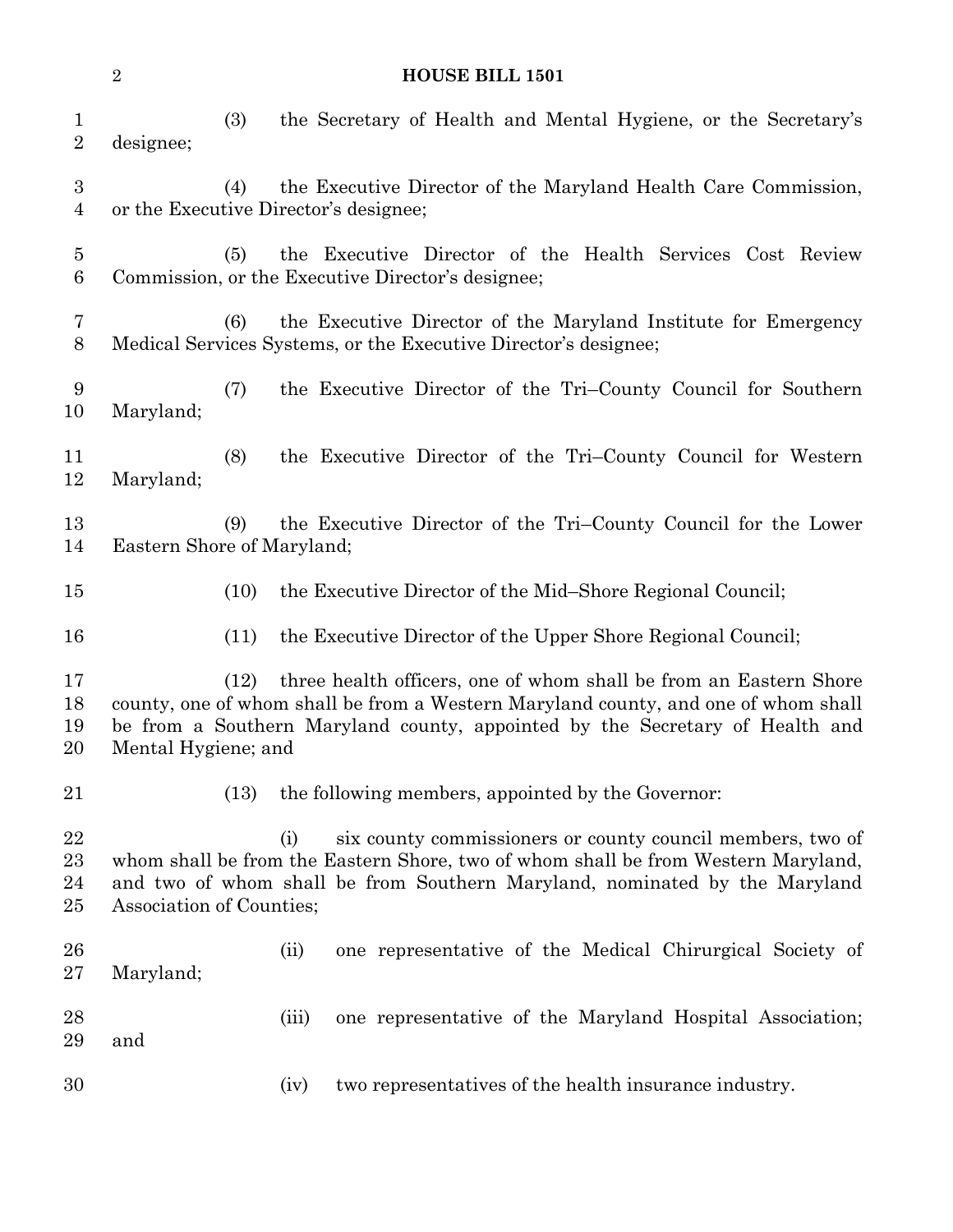#### **HOUSE BILL 1501** 3

 (c) The President of the Senate and the Speaker of the House shall appoint one member of the Senate of Maryland and one member of the House of Delegates, respectively, to cochair the Task Force.

 (d) The Department of Health and Mental Hygiene shall provide staff for the Task Force.

(e) A member of the Task Force:

(1) may not receive compensation as a member of the Task Force; but

 (2) is entitled to reimbursement for expenses under the Standard State Travel Regulations, as provided in the State budget.

(f) The Task Force shall:

 (1) evaluate regional health delivery and health planning in rural areas, with a specific emphasis on large hospital systems acquiring or affiliating with smaller hospitals or hospital systems;

- 
- (2) include in its evaluation:

 (i) the appropriateness of current designations of health planning regions for particular health services in rural areas;

 (ii) the adequacy of the health care workforce, particularly among physicians, nurses, behavioral health care providers, and allied health professionals, in rural areas;

- (iii) the barriers to accessibility of health care services, due to distance;
- 

22 (iv) the adequacy of transportation for health care services;

 (v) the effect of the increasing concentration of hospital and other services under large urban–based hospital systems on availability and accessibility of health care services; and

- (vi) the effect of changes in the health care delivery system on meeting the health care needs of rural areas; and
- 
- (3) make recommendations for improvements.

 (g) On or before January 1, 2014, the Task Force shall report its findings and recommendations to the Governor and, in accordance with § 2–1246 of the State Government Article, the Senate Finance Committee and the House Health and Government Operations Committee.